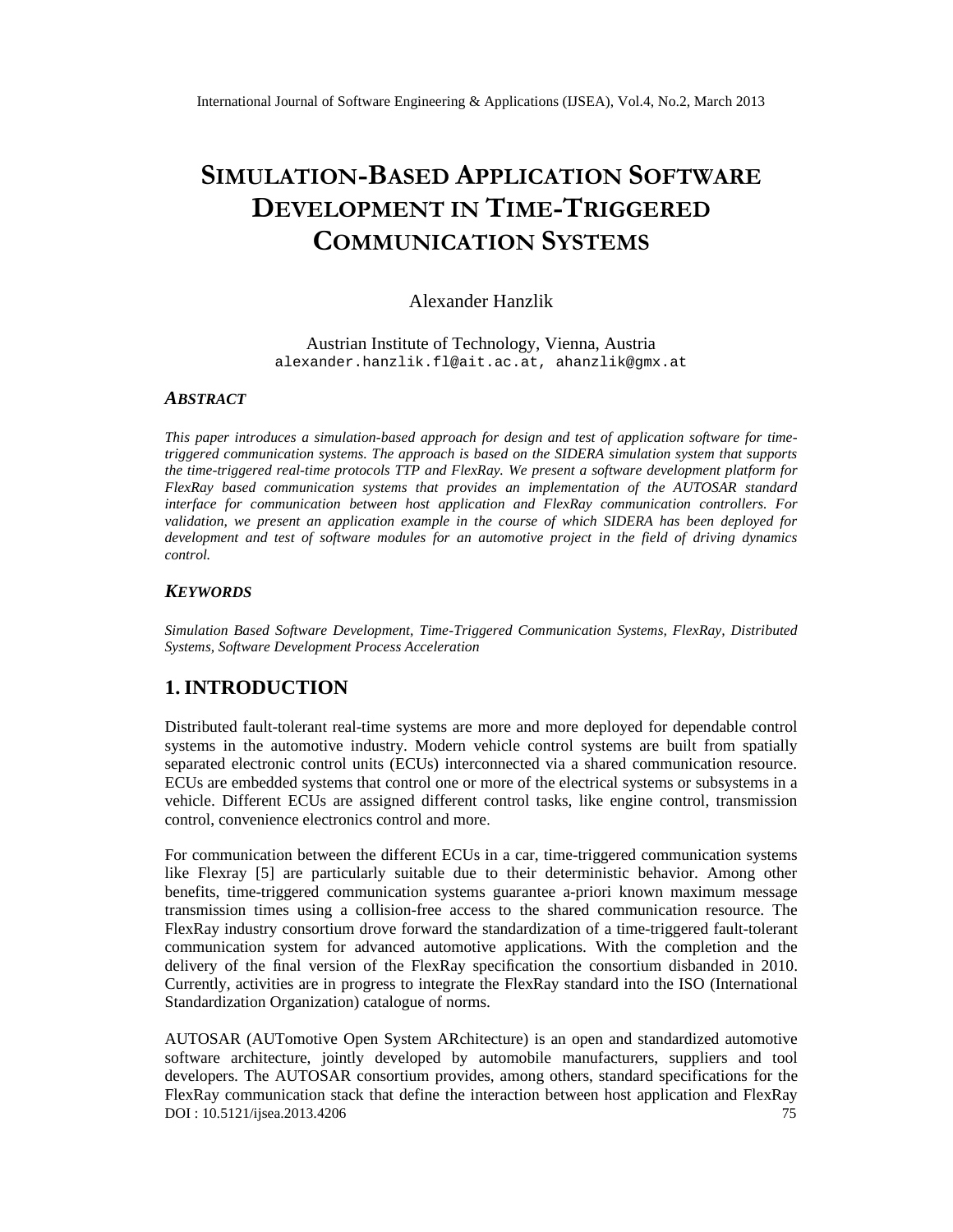communication controllers via standardized interfaces. These interfaces hide hardware related dependencies from the host application and allow to incorporate FlexRay communication controllers from different vendors without impacts on the application software.

SIDERA [9] (SImulation model for DEpendable Real-time Architectures) is a simulation environment for time-triggered communication systems. The environment is based on the Time-Triggered Architecture TTA [13] and allows the execution of the FlexRay protocol on simulated communication controller networks; SIDERA has been used for the investigation of synchronization mechanisms in the Time-Triggered Architecture [8][12] and in FlexRay based communication systems [10]. It is a pure software solution - simulation is performed on a single computer system without the need of special (communication controller) hardware. A host application interface allows to incorporate and run user provided code on the simulated communication controllers. This mechanism allows analysis and debugging of existing application software modules in a simulation environment as well as development and test of new application software modules prior to integration into the real system.

The technical challenge is to switch between a development and test environment and the real system without modifications of the original application code. This challenge is addressed in this paper.

# **2. MOTIVATION AND OBJECTIVES**

Why should a simulation based approach for ECU software development make sense? The following reasons and considerations are, among others, inspired from daily practice.

**Building and loading.** The application software for a typical ECU consists of many different modules like the real-time operating system, the communication protocol, drivers for peripheral devices, diagnostic management services and others. A common method is to compile all modules and to link them into one binary file that is loaded into a non-volatile memory area (usually a flash memory) on the ECU from where it is started after each power-on of the ECU.

Each modification in any single ECU software module makes the following steps necessary:

- 1. Implement the changes in the software module.
- 2. Build the ECU application binary.
- 3. Load the binary into the ECU non-volatile memory.
- 4. Test the software.

Steps 2) and 3) typically take 5-10 minutes (this duration is based on personal experience made in typical software deveopment projects for embedded systems). This is a considerable delay between implementing a possibly simple modification in the software and being able to test this modification. Especially in early development phases where many modifications and tests are necessary much time gets lost for such "idle" phases in the development process.

**Debugging.** Debugging in a distributed real-time environment is an ardous task due to the following adversaries:

• **Probe effect**. Setting breakpoints in one application task may change the timing behavior of other ECU components. Effects that are observed during debugging may not occur in the running system and vice versa.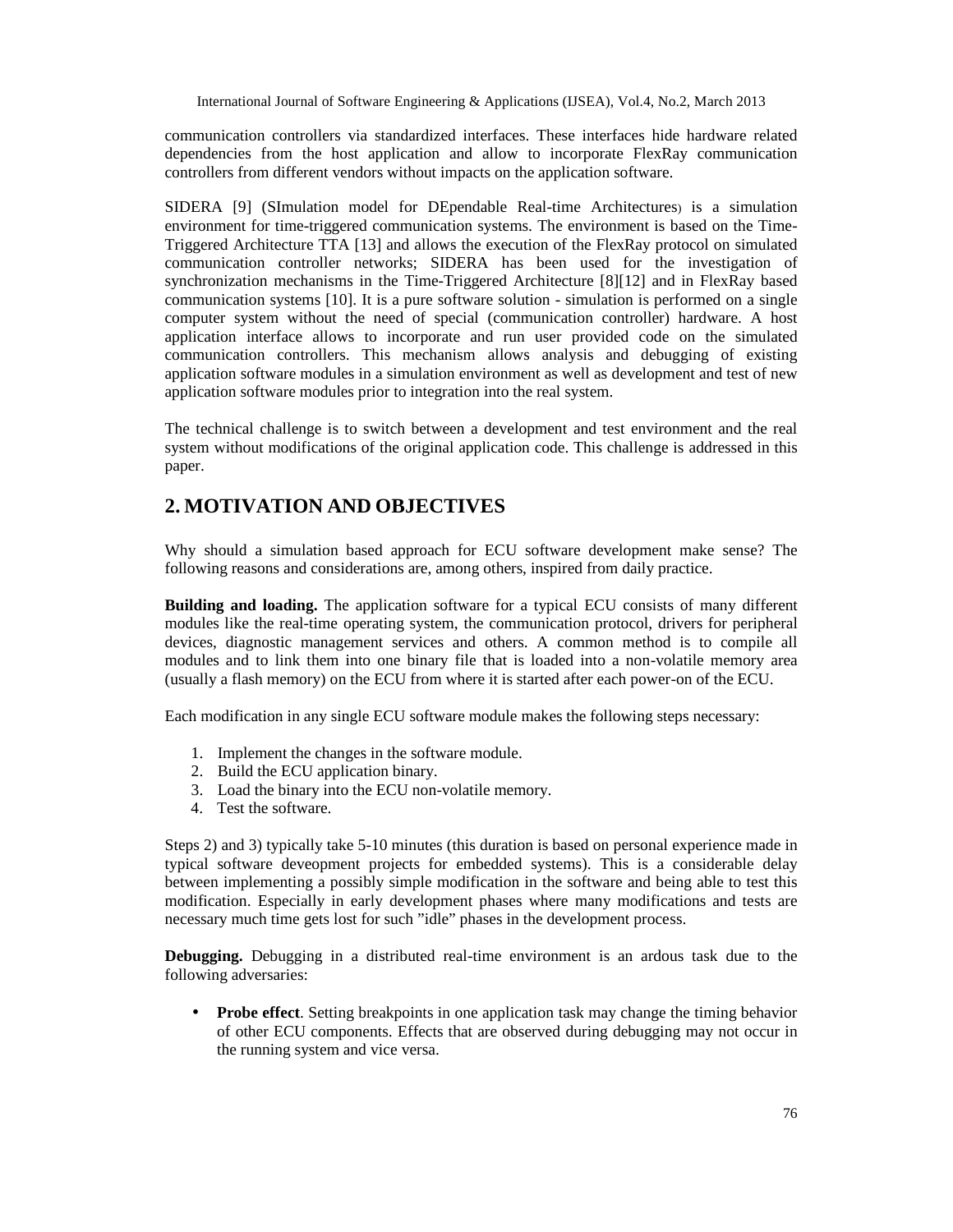- **Breakpoint limitations.** Some processors only allow a limited number of on-chip breakpoints to be set. It's quite hard to realize reasonable debug sessions having only a handful (or less) breakpoints available.
- **External components.** Debugging communication with an external component (e.g. a sensor) that is not in the scope of control of the debugger is quite hard. Setting a breakpoint in the host application will not stop operation of the external component.
- **Watchdogs.** Safety measures (e.g. hardware watchdog timers) may cause the ECU to reset when a task is stopped by a breakpoint.

**Hardware availability.** A quite pragmatic aggravation that should not occur, but that is however observed practical experience, especially in very busy development phases: there is always some piece of hardware missing, be it the ECU itself, the debugger, the power supply, some special cable or anything else.

The objectives of a simulation-based approach for software development and testing are straightforward: it shall be possible to

- **Execute host applications on simulated FlexRay communication controllers**
- **without the need of FlexRay communication controller hardware,**
- **without the need of ECU hardware and**
- **without modifications of the original code**

with the following aims:

- **Speed up the software development process** by eliminating "idle" phases due to time consuming load generation in early development phases.
- **Ease the analysis of distributed system behavior** by removing obstacles to debugging in distributed realtime systems, like the probe effect.
- **Overcome hardware non-availability** by testing software components on simulated ECUs.
- **Speed up the integration process** by testing the correctness of the control flow of the software part in the simulation environment prior to integration into the hardware system.

# **3. PREREQUISITES AND ASSUMPTIONS**

## **3.1. System Structure**

For the considerations in this paper we assume a system structure as shown in Figure 1.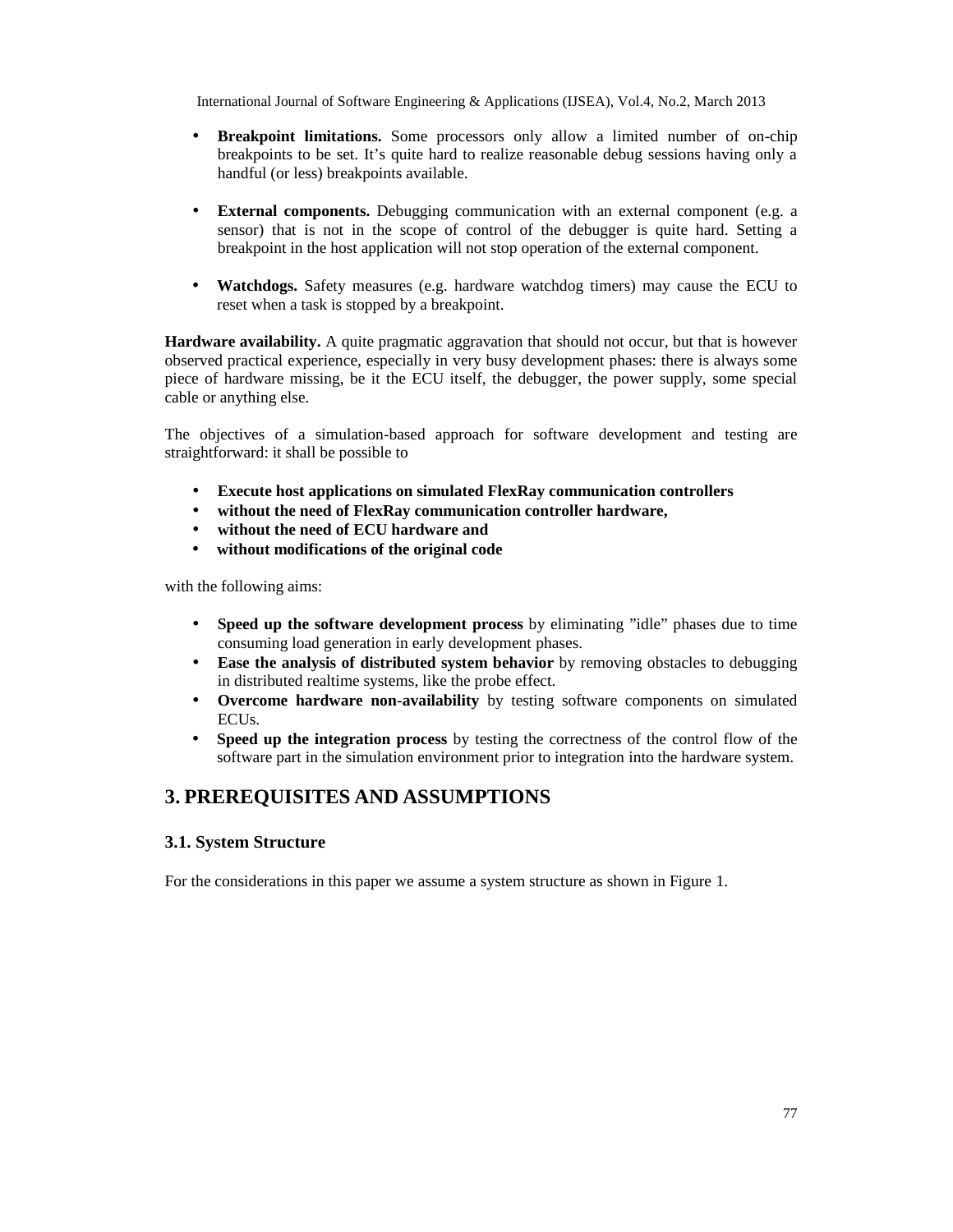

International Journal of Software Engineering & Applications (IJSEA), Vol.4, No.2, March 2013

Figure 1. FlexRay Cluster

A system consists of a set of *nodes* that concurrently execute a distributed real-time application. The nodes communicate by sending and receiving messages over a dedicated communication *channel*. The nodes and the communication channel form a *cluster*.

Each *node* contains a *Host CPU* and a *Communication Controller (CC)*. The host CPU executes the real-time application whereas the CC executes the communication protocol and provides access to the communication medium for the host CPU.

The CC contains a *controller host interface (CHI)* and a *protocol engine (PE)*. Via the CHI, the host computer can issue commands to the PE (e.g. send a message) and receive indications from the PE (e.g. a message has been received). The PE is responsible for execution of the communication protocol and provides protocol services for the host via the CHI.

#### **3.2. SIDERA Software Architecture**

Figure 2 shows the software architecture of SIDERA.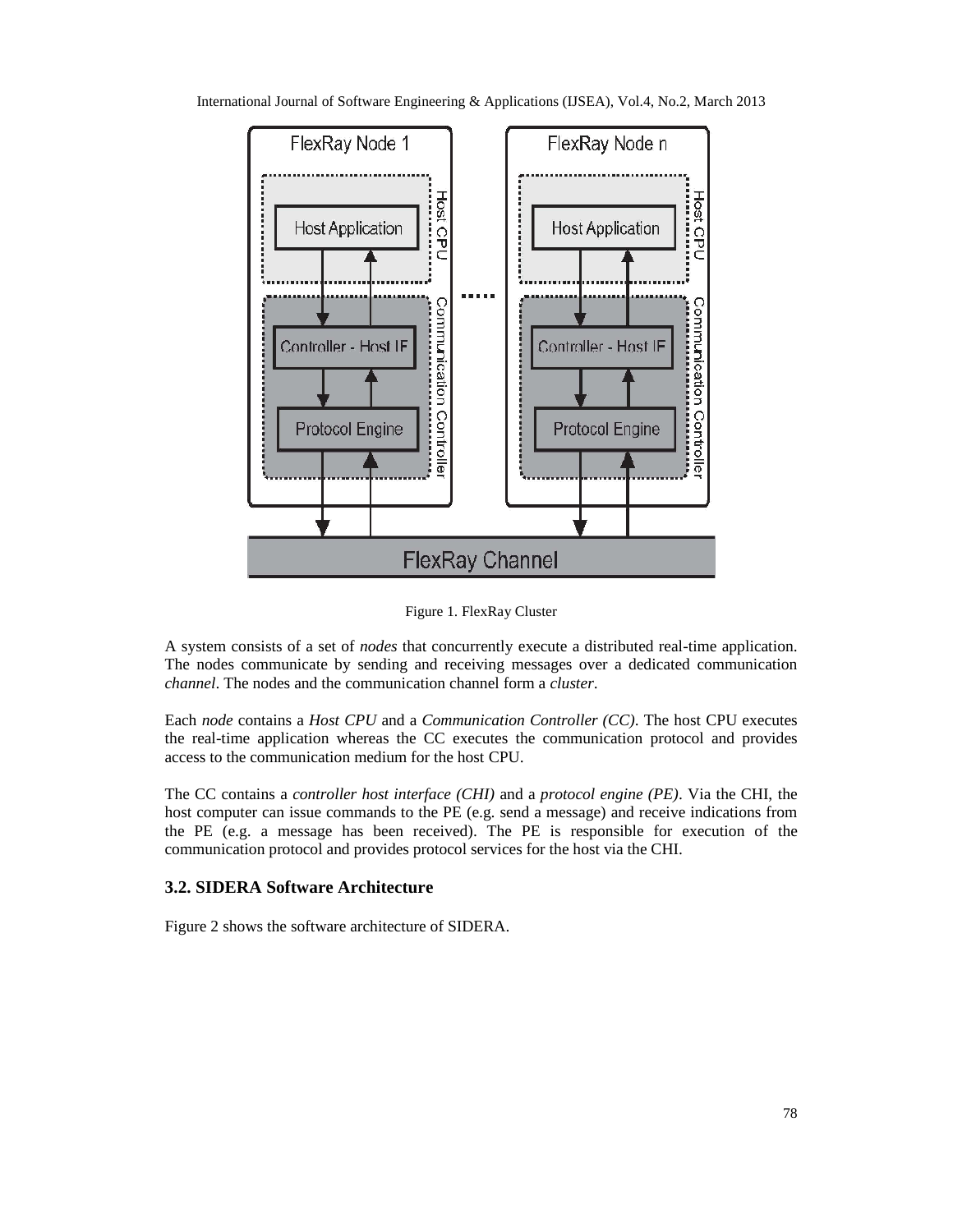

International Journal of Software Engineering & Applications (IJSEA), Vol.4, No.2, March 2013

Figure 2. SIDERA Software Architecture

It consists of a set of layers, namely the *host application* layer, the *kernel interface* layer SKERNELAPI and the runtime *kernel* layer SKERNEL. The *AUTOSAR FlexRay* module is the protocol-specific part of the architecture and contains the implementation of the FlexRay Interface for the host application (an implementation of the Time-Triggered Protocol TTP [13] as well as a basic implementation of the Time-Triggered Ethernet (TTE) [11] protocol functions are also available). The mapping of the different software layers to the system model components is also shown in Figure 2.

The *host application* layer contains the host application under test. The host application communicates with one or more communication controllers using the *AUTOSAR FlexRay* module.

As shown in Figure 3, the *AUTOSAR FlexRay* module consists of the *FlexRay Interface* (FrIf) [6] that controls one or more *FlexRay Device Drivers* (Fr) [7]. The Fr part hides the vendor specific hardware and implementation details of each communication controller in a set of standardized functions accessible by the FrIf. As also shown in Figure 3, the host application of a single ECU may control a set of communication controllers of different types (e.g. CC1 Type A, CC1 Type B and CC1 Type C). Each of the different controller types is managed by a dedicated device driver (e.g. CC1 Type A is managed by driver FR\_1\_A, CC1 Type B by driver FR\_1\_B and CC1 Type C by driver FR\_1\_C, respectively). The different device drivers are managed by the FrIf. A unique addressing scheme determines how the possibly different communication controllers are referenced by the host application.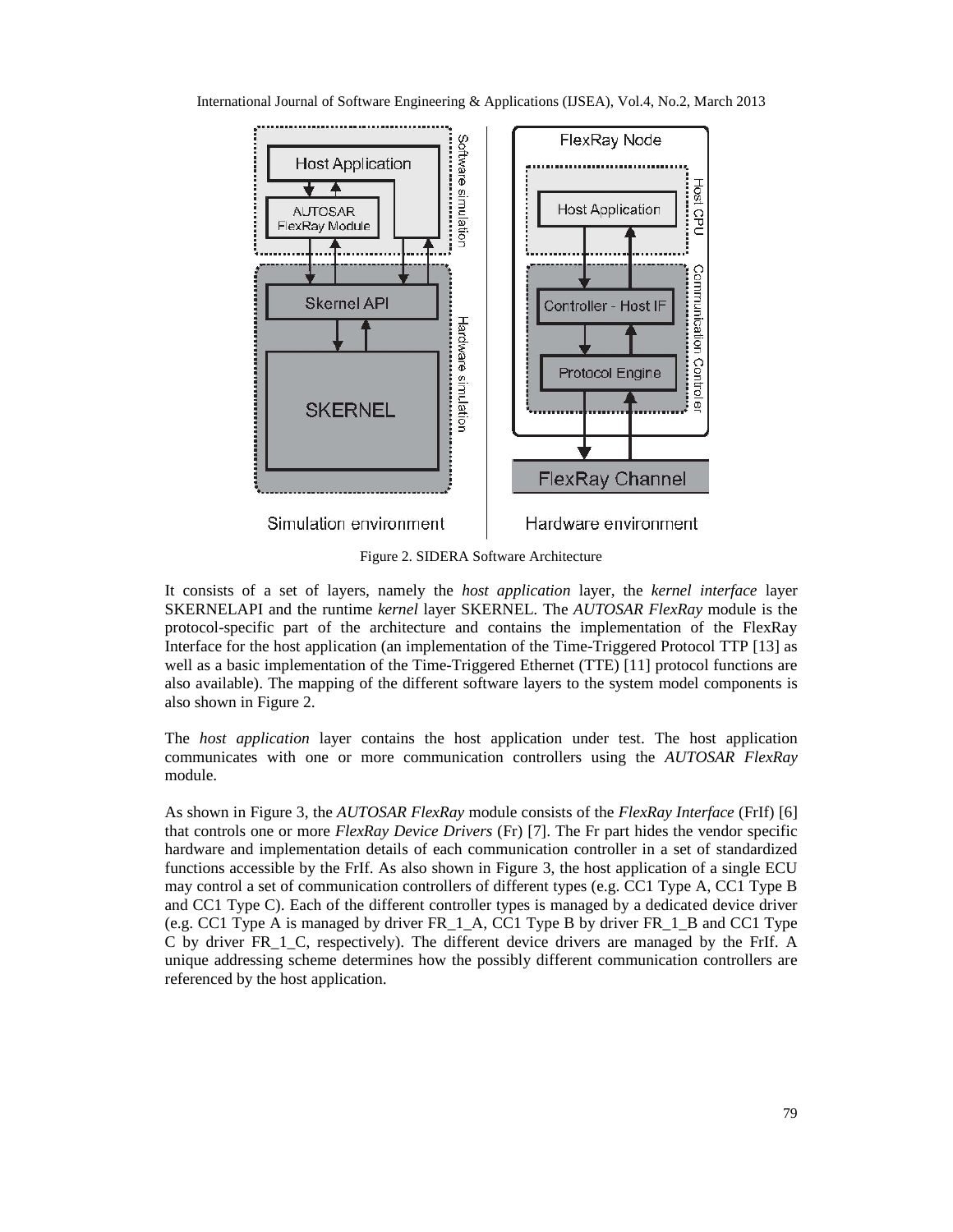

International Journal of Software Engineering & Applications (IJSEA), Vol.4, No.2, March 2013

Figure 3. AUTOSAR FlexRay Module

The SKERNELAPI layer provides access functions for control and of the SKERNEL. These functions can be grouped into

- *Configuration functions* for configuration file handling. *Example:* Read/Write configuration file.
- *Control functions* for interaction with the Graphical User Interface (GUI). *Example:* Start/Stop/Pause/Resume simulation.
- *User code integration functions* for interaction with the host application. This function group allows to associate user defined functions to specific events during simulation. *Example:* call a given function whenever a message is received.
- *Kernel access functions* for manipulation of specific system components. *Example:* take a specified node out of service.
- *Protocol functions* implement protocol specific functionalities. *Example:* Determine the FlexRay frame identifier of a received message.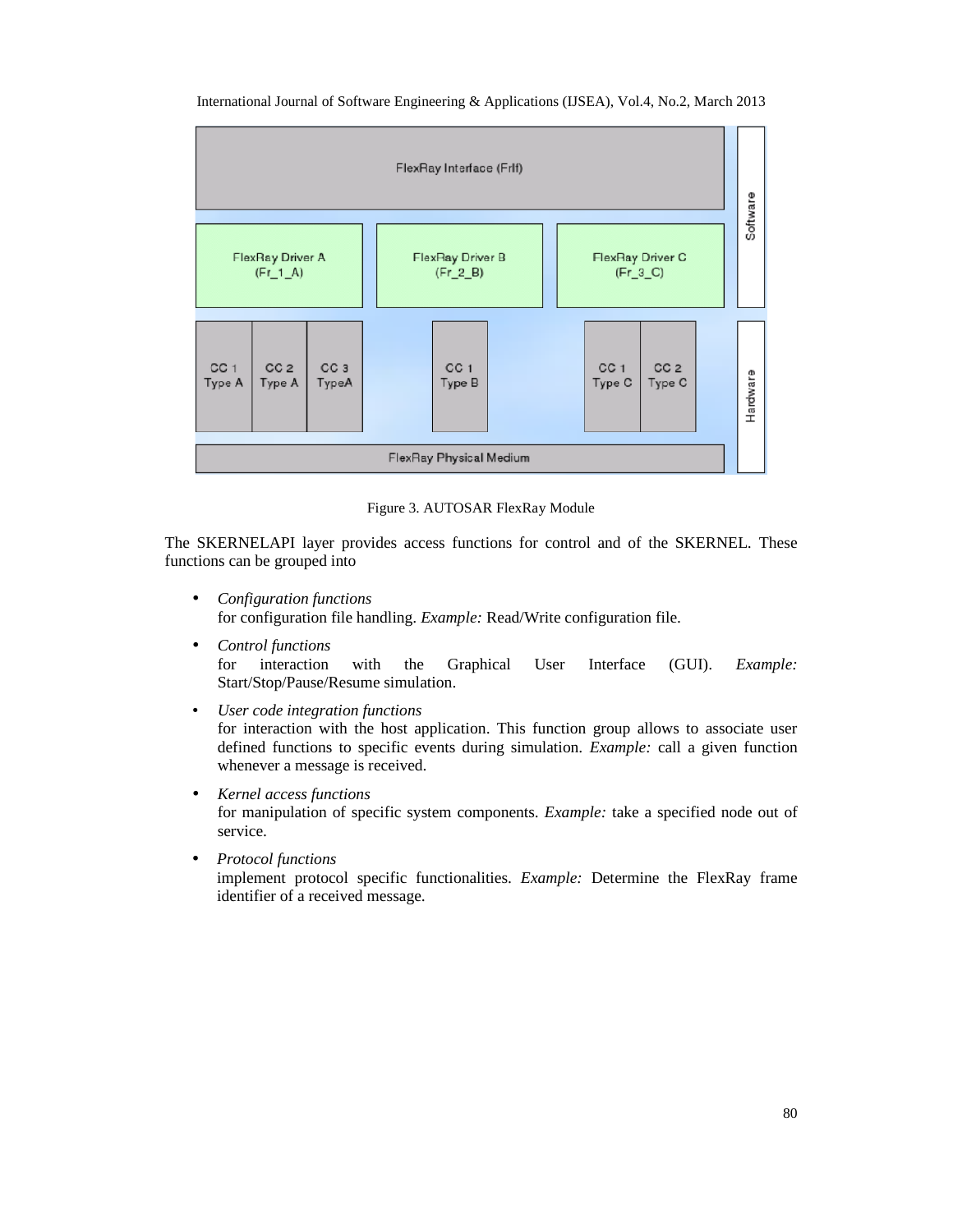

International Journal of Software Engineering & Applications (IJSEA), Vol.4, No.2, March 2013

Figure 4. FlexRay Frame Format

The runtime kernel layer SKERNEL contains the hardware related part of the system architecture. It implements the complete FlexRay cluster, i.e. the set of ECUs communicating via the FlexRay communication channel as shown in Figure 1. For the communication between the different ECUs, the FlexRay Standard Specification [5] defines the frame format shown in Figure 4.

## **3.3. Host Application Integration**

The integration of the host application proceeds in two steps. Figure 5 shows the principle of operation.



Figure 5. Host Application Integration – Principle of Operation

**Initialization of the host application.** The simulation environment provides the global variable *g\_pUserInitFunc* that contains a pointer to the host application init function. The *g\_pUserInitFunc* pointer has to be initialized by the host application. The host application init function is called by the SKERNEL layer when the simulation starts.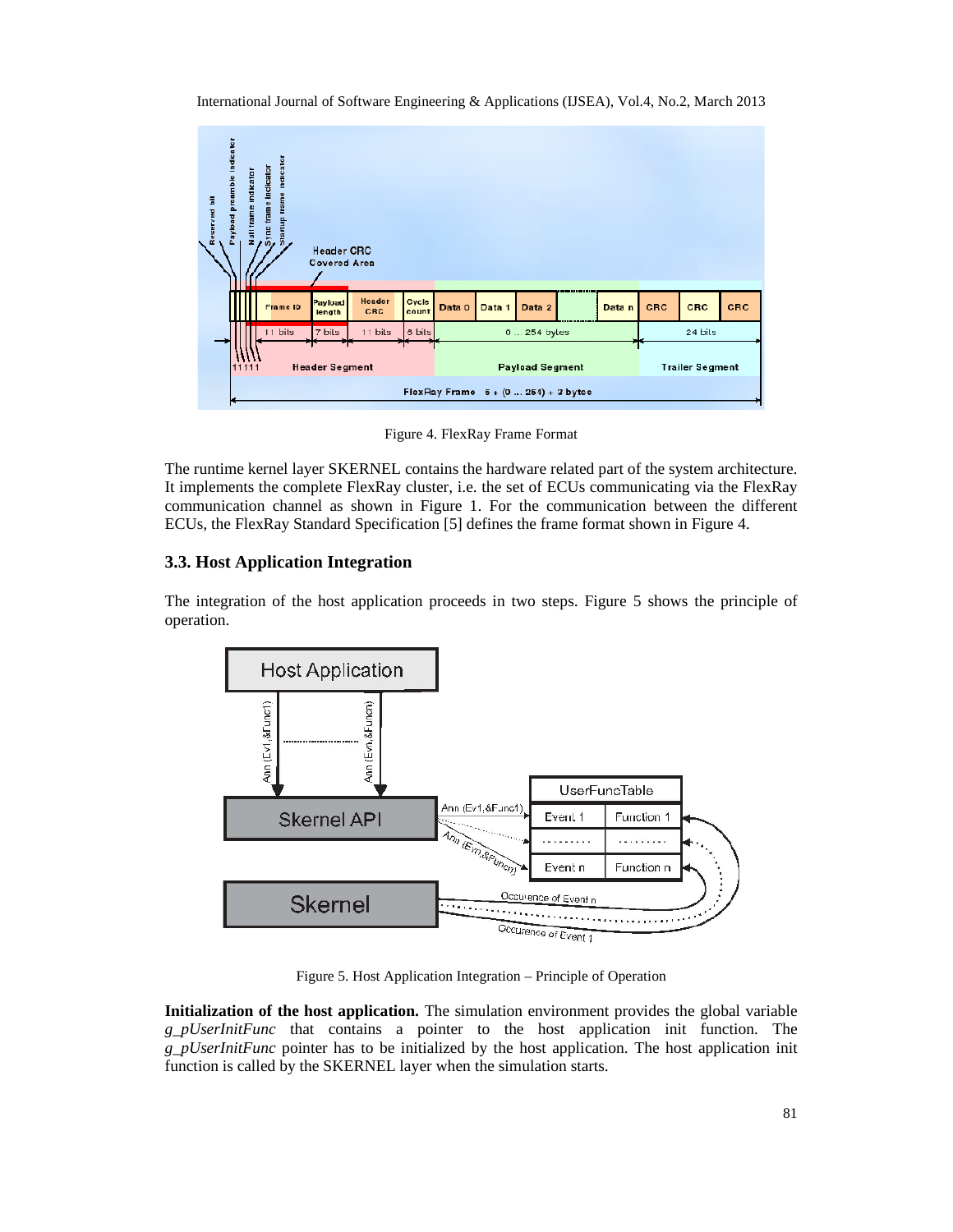**Installation of event functions.** In a second step, so-called *event functions* are associated to specific events during simulation. These event functions are called by the SKERNEL layer every time a specified event occurs (e.g. if a message has been received). The event functions are passed the cluster number *iCluster* and the node number *iNode* as parameters to know at which node the specified event has occured. Figure 6 shows a code sample of a host application integration process. The host application init function *host\_app\_init()* installs two event functions: *host\_app\_callback\_macrotick* is called when a new macrotick is generated, *host\_app\_receive\_msg* is called upon reception of a message, respectively.

```
#include <skernelapi.h>
int host_app_callback_macrotick (int iCluster, int iNode)
{
      int MacroTick = skernel_get_macrotick_counter(iCluster, iNode);
      ADD_LOG_ENTRY (
            "Node %d's clock in Cluster %d shows global time %d.\n",
            iNode, iCluster, MacroTick);
      return (0);
}
int host_app_callback_receive_msg (int iCluster, int iNode)
{
      ADD_LOG_ENTRY(
            "Node %d in Cluster %d has received a message.\n",
            iNode, iCluster);
      return (0);
}
void host_app_init()
{
/* init user data here */
      skernel_user_callback_announce(USERFUNC_MACROTICK,
            host_app_callback_macrotick);
      skernel_user_callback_announce(USERFUNC_RECEIVE_MSG,
            host_app_callback_receive_msg);
}
userfunc t g pUserInitFunc = (userfunc t)&host app init;
```
Figure 6. Host Application Integration – Code Sample

#### **3.4. Scope of Services**

SIDERA provides the following scope of services for host application software development and testing:

**Graphical User Interface (GUI).** A GUI is provided that allows control of the simulation process as well as subsequent analysis of simulation experiments. The visualization of simulation results can be customized. The user may select what is logged and how the logged data is presented (see right hand side of Figure 7).

**FIBEX file handling.** For simulation of FlexRay clusters, a FIBEX [4] file is needed. This file contains all characteristics of the FlexRay cluster, including the hardware structure (among others, the number of nodes and the number of communication channels) and the communication schedule (the assignment of communication bandwidth to nodes).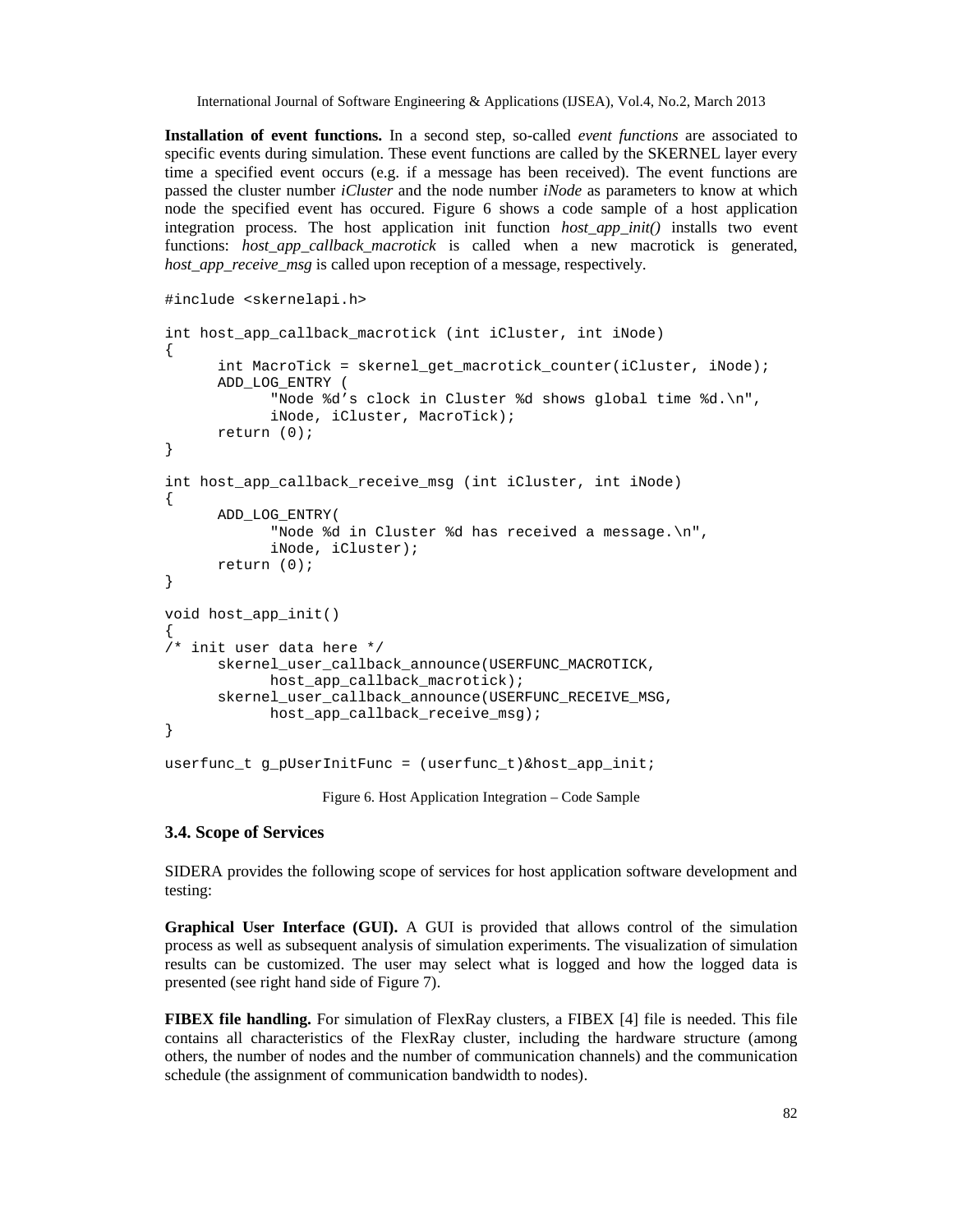**FlexRay Cluster Hardware Simulation.** The hardware simulation part includes simulation of the host CPU, the communication controller and the FlexRay communication channel according to the contents of the FIBEX file.



Figure 7. SIDERA Graphical User Interface

**FlexRay Protocol Simulation.** The FlexRay protocol simulation part provides simulation of the FlexRay protocol services (according to the FlexRay Communications System Protocol Specification [5]) including clock synchronization, communication (static and dynamic segment, symbol window, network idle time) and frame construction and distribution.

**AUTOSAR Software Interface.** For communication between a host application and the simulated communication controller(s), SIDERA provides implementations of the AUTOSAR FlexRay Interface and of the AUTOSAR FlexRay Device Driver Interface, respectively (according to the AUTOSAR Standards [6] and [7]).

## **4. APPLICATION EXAMPLE: DEVELOPMENT OF AN ALGORITHM FOR SENSOR COMMUNICATION**

This section presents an extensive application example to illustrate the concepts presented. SIDERA has been used for development and test of software modules for an automotive application, a driving dynamics control unit.

## **4.1 System Architecture**

The aim of the project was the development of ECU firmware software modules for a driving dynamics controller application. Figure 8 shows the project relevant hardware components of the system architecture.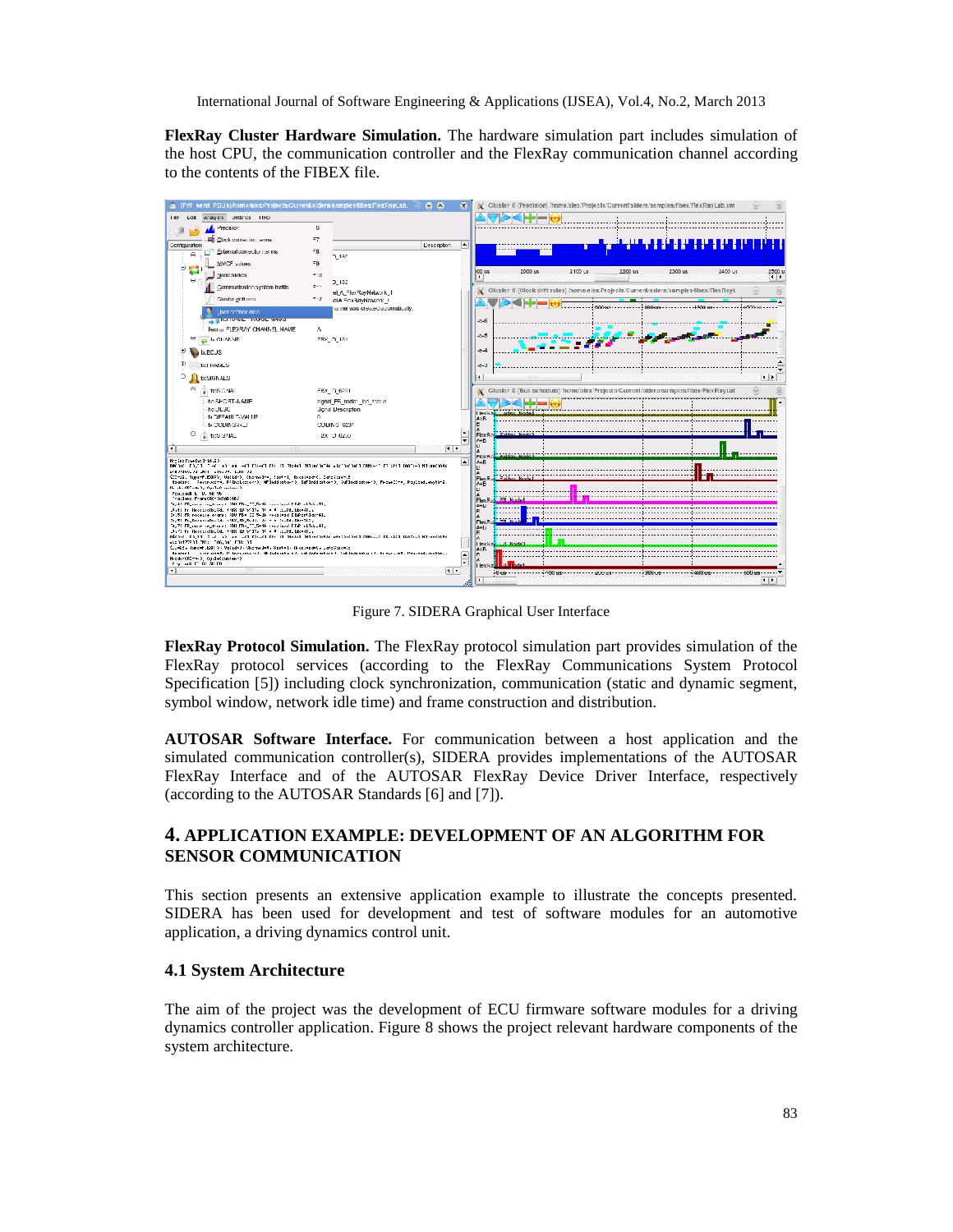

International Journal of Software Engineering & Applications (IJSEA), Vol.4, No.2, March 2013

Figure 8. Target System Components

The host CPU is a TC1766 [1] 32-bit  $TrCore^{TM}$  based microcontroller for automotive applications from Infineon. The FlexRay Communication Controller is a CIC310 [2], also from Infineon, supposed for interconnection with the AUDO NG-32 bit microcontroller device family, where the TC1766 belongs to. The connection between the TC1766 and the CIC310 is done via theMLI (micro link serial bus) interface, a proprietary pin-based serial communication inferface between two Infineon microcontrollers.

Finally, a ZMD31150 sensor signal conditioner [3], delivering lateral acceleration data from a pressure sensor, is connected to two port pins of the TC1766 host CPU; one output port pin is for sending commands to the ZMD31150 and one input port pin is for receiving data from the ZMD31150. The TC1766 and the ZMD31150 communicate via a serial digital one-wire interface using pulse-width modulation (PWM) for bit encoding/decoding.

#### **4.2 Application Description**

When the ignition key is turned and the car is started, the host application performs a series of hardware checks. One of these checks verifies functionality and identity of two pressure sensors. For this purpose, the values of 3 registers, each of 16 bit length, are read from the sensors via a serial digital interface provided by the ZMD31150 signal conditioner. The information contained in these registers unambiguously identifies the type and is referred to as the *fingerprint* of the sensor. The fingerprint information is used to verify the functionality and integrity of the sensor and shall ensure that only properly working sensors of appropriate type are used (e.g. when a sensor is replaced in the course of car maintenance). Both operability and integrity of the pressure sensors are essential for proper operation of the driving dynamics controller. In case of a failed check of one or both sensors, the driving dynamics control unit shall be deactivated and the driver shall be informed by an indication on the car dashboard.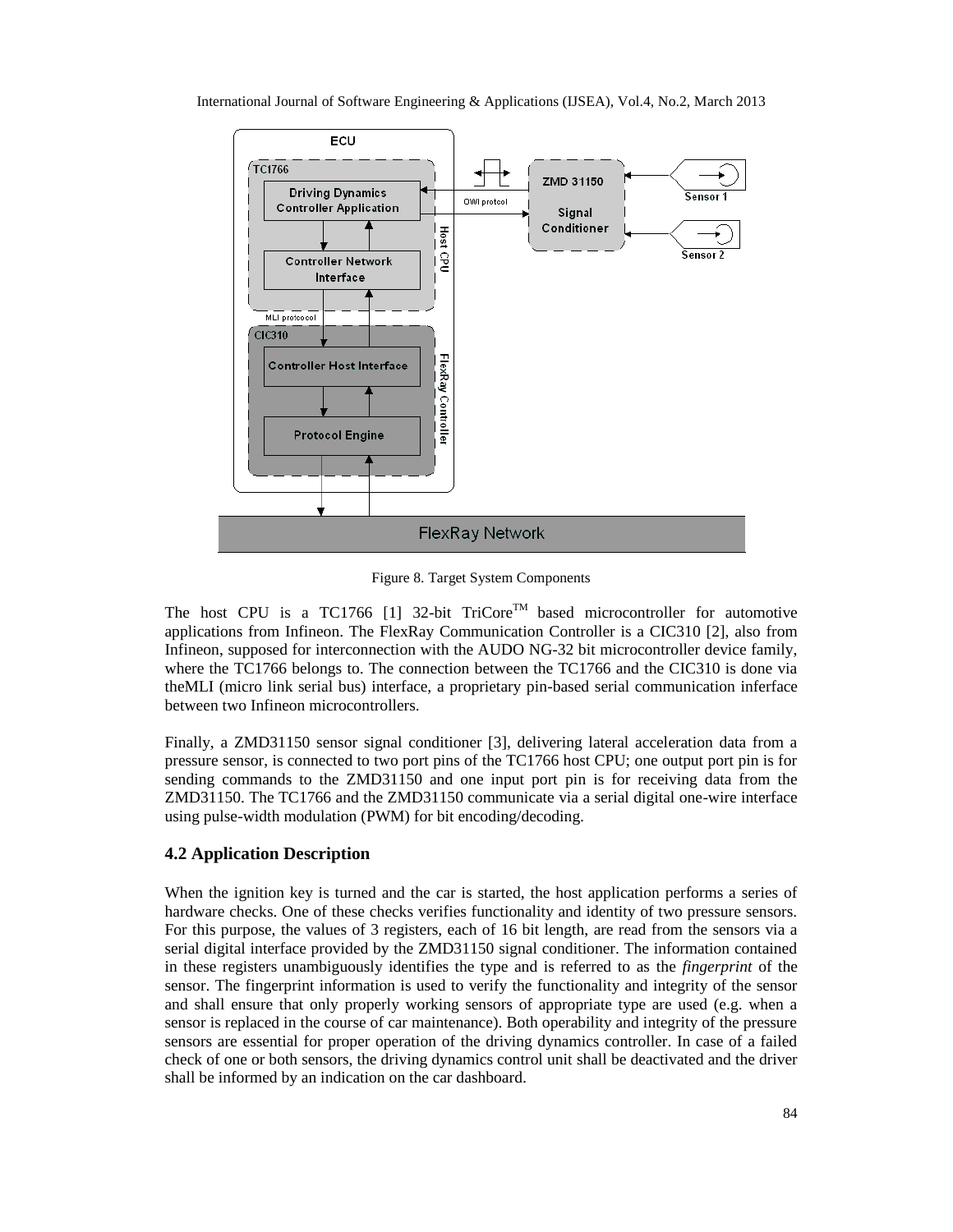The fingerprint reading process comprises the following steps:

- 1. The host initializes the ZMD31150 for reading from the sensor.
- 2. A 16bit CRC is read from the sensor.
- 3. The values of three 16bit registers are read from the sensor.
- 4. A checksum is calculated at the host and compared to the CRC retrieved from the sensor.
- 5. If the calculated CRC equals the retrieved CRC, the integrity check was successful; else, the procedure is repeated starting with Step 1.
- 6. If fingerprint reading is not successful after 3 attempts, sensor integrity verification fails.



Figure 9. OWI Protocol

Communication between the Host-CPU and the pressure sensors takes place via a serial digital one wire interface (OWI) using PWM for bit encoding/decoding with a bit duration  $t_{OWI\,BIT}$  of 2000μs. Figure 9 shows the bit encoding scheme. Each bit starts with a transition from low to high (rising edge) of the line signal. The *duty ratio* is the duration between a rising edge and a falling edge of the line signal related to the bit duration. According to Figure 9, the duty ratios are ¼ (500μs) for representation of a logical "0" and ¾ (1500μs) for a logical "1", respectively.

#### **4.3 Algorithm Analysis**

For correct bit decoding, the line signal must be sampled with a sample period  $d_{sample}$  that is lower than the minimum duration between any two changes of the line signal in case of an undisturbed line. Transient disturbances of the line signal are disregarded; they will reliably be detected by the subsequent CRC calculation.

| Nr.           | Parameter                                         | Symbol                | min   | typ            | max   | Unit                 | Conditions                                    |
|---------------|---------------------------------------------------|-----------------------|-------|----------------|-------|----------------------|-----------------------------------------------|
|               | Bus free time between<br>start and stop condition | TOWI IDLE             | 25    |                |       | μS                   |                                               |
| $\mathcal{D}$ | Hold time start condition                         | towi sta              | 25    |                |       | us                   |                                               |
| 3             | Bit period                                        | $t_{\text{OWI\_BIT}}$ | 50    |                | 15000 | us                   | $f_{\text{OSC}} = 2MHz$                       |
| 4             | Duty ratio bit '0'                                | town o                | 0.125 | 0.25           | 0.375 | t <sub>owi</sub> BIT |                                               |
| 5             | Duty ratio bit '1'                                | $tOW1$ <sub>1</sub>   | 0.625 | 0.75           | 0.875 | <b>LOWI BIT</b>      |                                               |
| 6             | Hold time stop condition                          | towi_sto              | 2.0   | $\overline{1}$ |       | TOWI BIT L<br>ms     | TOWI_BIT_L<br>bit period of last<br>valid bit |
|               | Bit period deviation                              | towl_BIT_DEV          | 0.55  | 1.0            | 1.25  | t <sub>owl</sub> BIT | current bit to next<br>bit                    |

Figure 10. OWI Timing Characteristics

For determination of the sample period *dsample*, two factors have to be taken into account: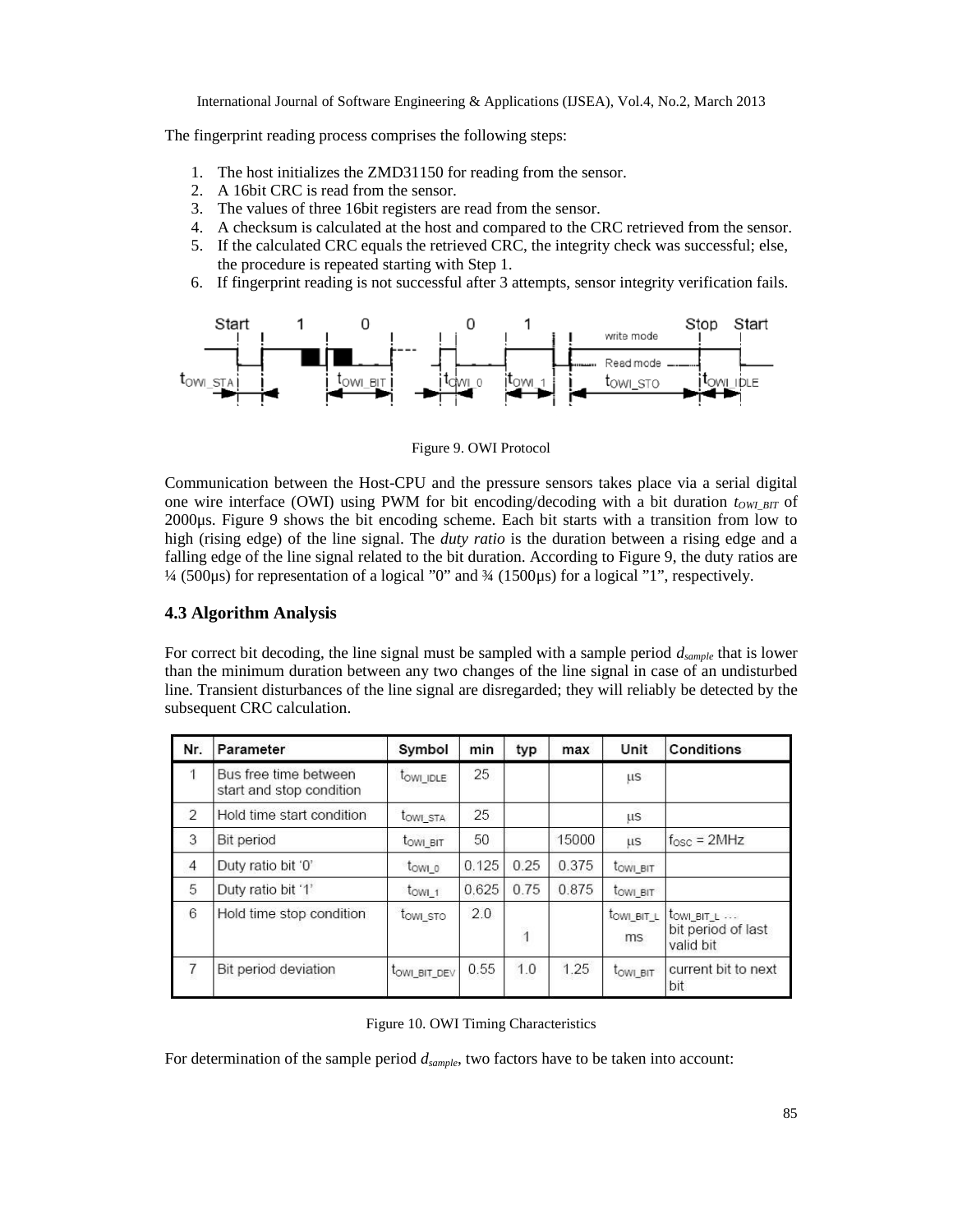- Figure 10 shows the OWI timing characteristis. It can be seen that the effective bit period duration may differ between 55% and 125% from the nominal bit duration. Further, the effective duty ratios may also differ between 87,5% and 112,5% from the Further, the effective duty ratios may also differ between 87,5% and 112,5% from the nominal duty ratios. These deviations account for variations in the manufacturing process of the signal conditioner as well as for variations in environmental conditions during operation, e.g. changes in the ambient temperature.
- Line signal sampling is done in the context of a periodic task. The jitter imposed by the operating system with regard to task activation is 50μs.

Which sample period *dsample* is necessary and sufficient to guarantee correct results (in the absence of line faults)? The following calculation answers this question:

| $\mathbf{d}_{sample}$ | $< 190 \mu s$ |
|-----------------------|---------------|
|-----------------------|---------------|

| $= 2000$       | [bit duration in $\mu s$ ]     |
|----------------|--------------------------------|
| $\times 0.25$  | [duty ratio bit 0]             |
| $\times 0.55$  | [bit period deviation]         |
| $\times$ 0,875 | $[min.$ duty ratio bit $0]$    |
| $-50$          | [task activation jitter in µs] |

The above calculation determines the worst case scenario where the operational tolerances of all variables are pushed to their limits: minimum bit period duration and minimum duty ratio in the OWI timing characteristis coincide with a minimum task invocation period. If all operational tolerances are observed, correct operation of the fingerprint reading mechanism can be guaranteed for a sample period **dsample < 190μs**.

#### **4.4 Algorithm Implementation**

To implement and test the algorithm in the simulation environment, three steps were necessary:

- **1.** A model of the ZMD31150 had to be implemented, needed for subsequent implementation of the fingerprint mechanism in the host application.
- **2.** The fingerprint mechanism had to be integrated into the simulation environment.
- **3.** The OWI protocol had to be implemented.

**Implementation of a model of the ZMD31150 signal conditioner.** A model of the ZMD31150 was implemented based on the datasheet and the functional description provided by the manufacturer [3]. The therein described behaviour of the ZMD31150 was mapped to a state machine that covered all operational states necessary for implementation of the fingerprint reading mechanism in the host application.

**Integration of the fingerprint module into the simulation environment.** The fingerprint reading mechanism is a software module that is linked to the host application. It contains an entry function *fpEntry* that is periodically called by the host application (i.e. by the operating system scheduler) every *dsample* μs. This function triggers the processing of a state machine handling the fingerprint reading process (see Section 4.2). For integration and testing, it is sufficient to periodically execute the *fpEntry* function from within the simulation environment. The task activation jitter imposed by the operating system is taken into account by configurable variation of the execution period dsample within the tolerance interval of 50μs.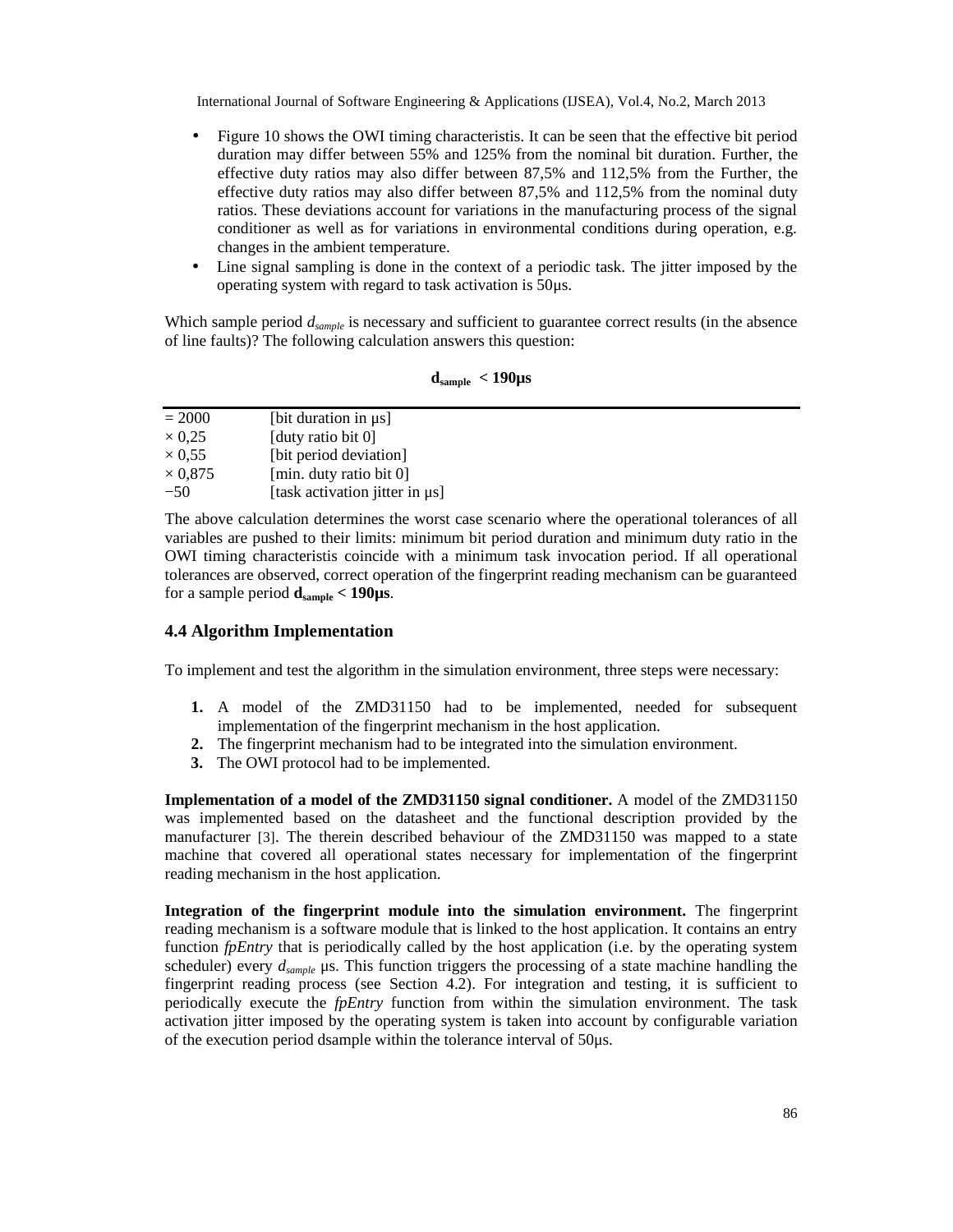**Connection of the fingerprint module to the ZMD31150 model.** Finally, the OWI protocol was implemented both in the model of the ZMD31150 and the fingerprint module. The implementation is based on the OWI protocol definition contained in the functional description of the signal conditioner. The possible deviations for the effective bit period duration and the effective bit duty ratios, respectively (see Figure 10), are taken into account by configurable variation of both the bit duration and the bit duty ratios within the specified tolerance regions. The port pins used for communication between the TC1766 host CPU and the ZMD31150 are modelled by two global variables, "PIN" and "POUT", having a value of "1" if the line signal is "high" and "0" if the line signal is "low". The ZMD31150 model writes to the "PIN" variable (the input pin of the TC1766), the fingerprint mechanism writes to the "POUT" variable (the output pin of the TC1766), according to the OWI protocol timing characteristics (see Figure 10).

The manpower provided for the implementation and test of the algorithm was **one software developer**.

#### **4.5 Testing the Algorithm**

The testing procedure consists of several test cases that shall validate the correctness of the algorithm in the presence of

- *Variations of the OWI timing characteristics* To test the stability of the algorithm, the model was exposed to variations in the OWI timing characteristis as well as to variations in the activation period of the *fpEntry* function.
- *Transient signal line faults*

To validate the error detection and recovery mechanisms of the algorithm, transient line faults were injected to check the proper functionality of the CRC calculation and the triggering of the retry mechanism. The line faults were simulated by manipulation of the "PIN" and "POUT" variables.



Figure 11. Successful Fingerprint Reading Operation

Figure 11 shows the visualization of a successful reading operation. The x-Axis denotes the progression of time. The upper half of Figure 11 shows the different state machine transitions of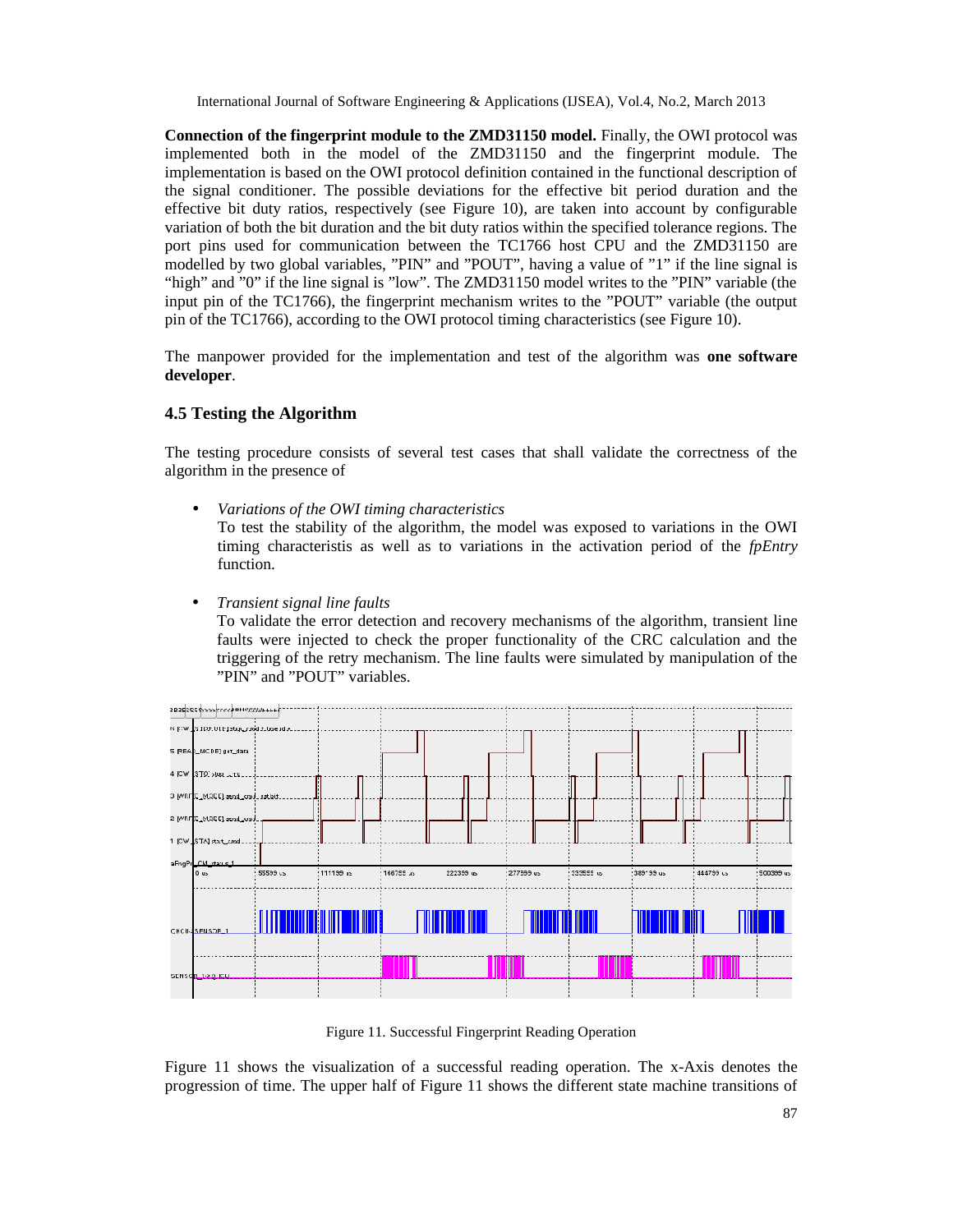the algorithm in the course of the reading process. In the lower half, the communication between the host and the signal conditioner is shown, whereas the upper bitstream shows the commands from the TC1766 and the lower bitstream shows the responses from the ZMD31150.

#### **4.6 Effective Benefit of Simulation Approach**

The application example demonstrated the principle of operation using a practical example. However, before deploying a simulation based software development approach, the following question arises:

**When does it make sense to switch to a simulation environment for software development?** The portation of (parts of) the application software to a simulation environment means costs in terms of time. These costs have to be compensated by winnings in software development time.

But how can these winnings be quantified? As already outlined in Section 2, a simulation environment provides some benefits like the possibility to develop application software without needing target hardware, but these benefits are difficult to express in terms of time savings. The only legitimate criterion to assess the usability of a simulation based approach in a given context is the time saving in building and loading.

For the subsequent analysis, we will use the following parameters:

- $\bullet$   $d^{prog}$ <sub>sim</sub>: The development effort of the program in the simulation environment.
- $\bullet$   $d^{prog}_{HW}$ : The development effort of the program in the hardware environment.
- $\bullet$   $d^{prep}_{sim}$ : The effort to prepare the software development process for the simulation environment.
- $\bullet$   $d^{build}_{HW}$ : The average duration of a build and load phase in the hardware environment.
- $\bullet$   $d^{build}$ <sub>sim</sub>: The average duration of a build and load phase in the simulation environment.
- $\bullet$   $d^{code}$ : The estimated (average) duration of a coding phase followed by a build and load phase. This is an empirical value dependant on the coding style and therefore pretty sure different for different programmers.

We assume that  $d^{build}$ <sub>sim</sub> <<  $d^{build}$ <sub>HW</sub> unless otherwise it would not make sense to use a simulation environment. We further assume that the development process is constituted by *development cycles DC*. A DC consists of a *coding phase* and a *build and load phase*. The duration of a development cycle  $d^{DC}_{sim}$  in the simulation environment and the duration of a development cycle  $d^{DC}_{HW}$  in the in hardware environment, respectively, equals

$$
d^{DC}_{sim} = d^{code} + d^{build}_{sim}
$$
  
\n
$$
d^{DC}_{HW} = d^{code} + d^{build}_{HW}
$$
\n(1)

The overall duration of the development process is the sum of the durations of all development cycles. This calculated duration is of course shorter than the real duration of the development process, because we only consider the times of productivity here.

For the overall duration of the development process  $d^{prog}$ <sub>sim</sub> in the simulation environment and  $d^{prog}_{HW}$  in the hardware environment, respectively, we get

$$
d^{prog}_{sim} = n \times d^{DC}_{sim}
$$
  
\n
$$
d^{prog}_{HW} = n \times d^{DC}_{HW}
$$
\n(2)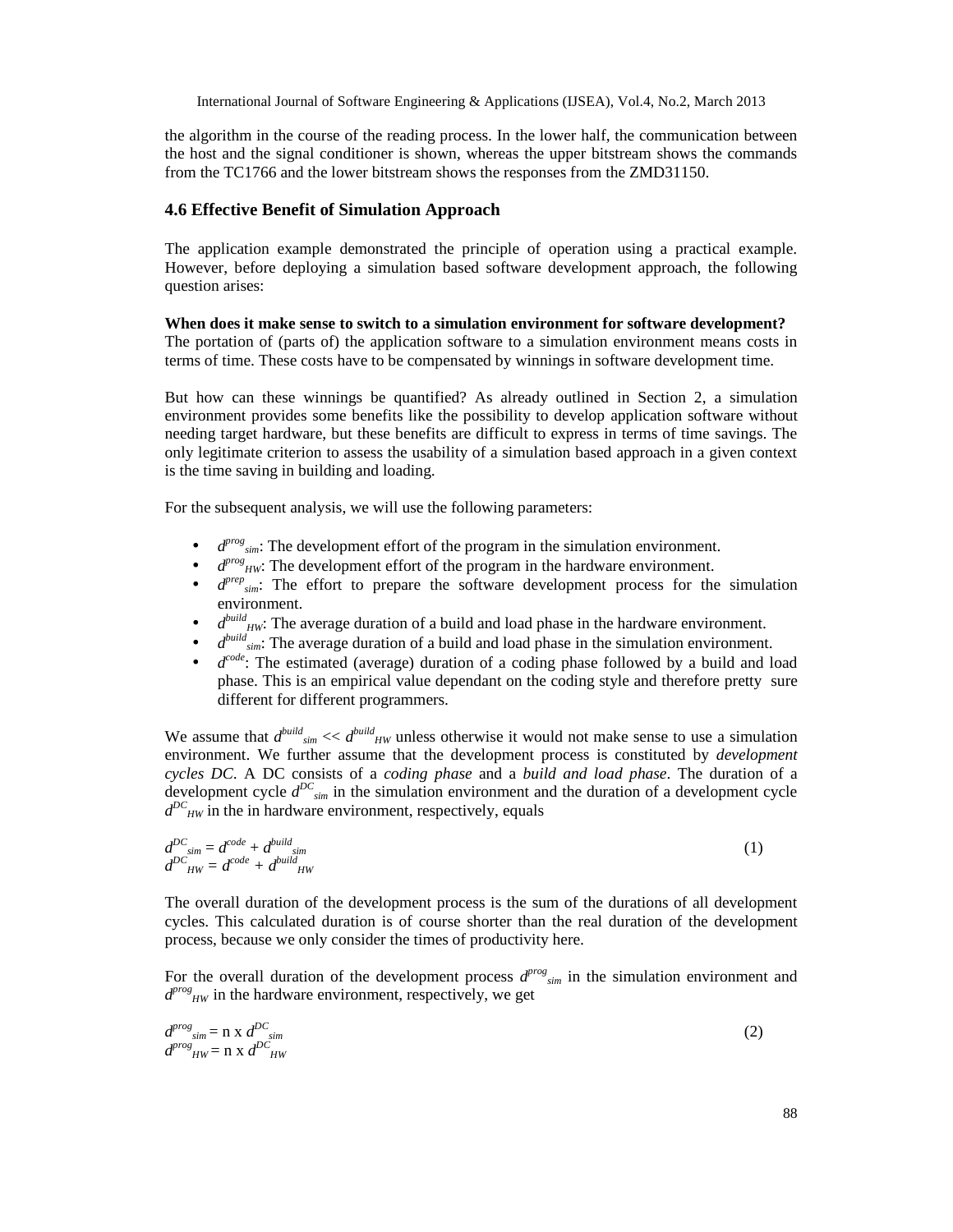where n is the overall number of development cycles required for the development of the program.

The use of a simulation environment pays if the effort induced by the use of the simulation environment for development of a given software component is smaller than the development effort for this software component if only the hardware environment is used:

$$
d^{prog}_{sim} + d^{prep}_{sim} < d^{prog}_{HW} \tag{3}
$$

The *effective benefit EB* in development time saving for a given software component equals the development effort for this software component if only the hardware environment is used minus the effort induced by the use of the simulation environment for the development of this software component:

$$
EB = d^{prog}{}_{HW} - d^{prog}{}_{sim} - d^{prep}{}_{sim}
$$
\n
$$
\tag{4}
$$

The use of a simulation environment pays if  $EB > 0$ .

#### **4.7 Application Example Evaluation**

We now evaluate the effective benefit of the application of the simulation environment in the course of the development of the fingerprint reading algorithm application example presented in the last section.

To determine the number of development cycles n (see Section 4.6, Equation 2), we used a batch script that invokes the build process and that increases a counter with each invocation of the script. Using this method, we were able to determine the total number of development cycles n in the simulation environment:

*n = 771*

To determine the overall duration of the development process  $d^{prog}_{sim}$  in the simulation environment, we need the following parameters which have been observed and measured during the case study:

$$
d^{code} \t15min
$$
\n
$$
d^{build}_{sim} = 0, 5min
$$
\nFor  $d^{prod}_{sim}$ , it follows from Equations (1) and (2):\n
$$
d^{prog}_{sim} = n \times d^{DC}_{sim} = n \times (d^{code} + d^{build}_{sim}) \quad 771 \times (15+0,5) \quad 11950min \quad 199h
$$

To estimate the overall duration of the development process  $d^{prog}_{HW}$  in the hardware environment, we need the average duration of a build and load phase in the hardware environment  $d^{build}_{HW}$ . This duration has been determined by measuring the build and load time of another software module of similar size as a reference:

*d build HW ≈ 10min* For  $d^{prog}_{HW}$ , it follows from Equations (1) and (2):  $d^{prog}_{HW} = n \times d^{DC}_{HW} = n \times (d^{code} + d^{build}_{HW})$  *771 x* (15+10) 19275min 321h

Finally, we have to consider the effort to prepare the software development process for the simulation environment:

$$
d^{prep}_{sim} \quad 80h
$$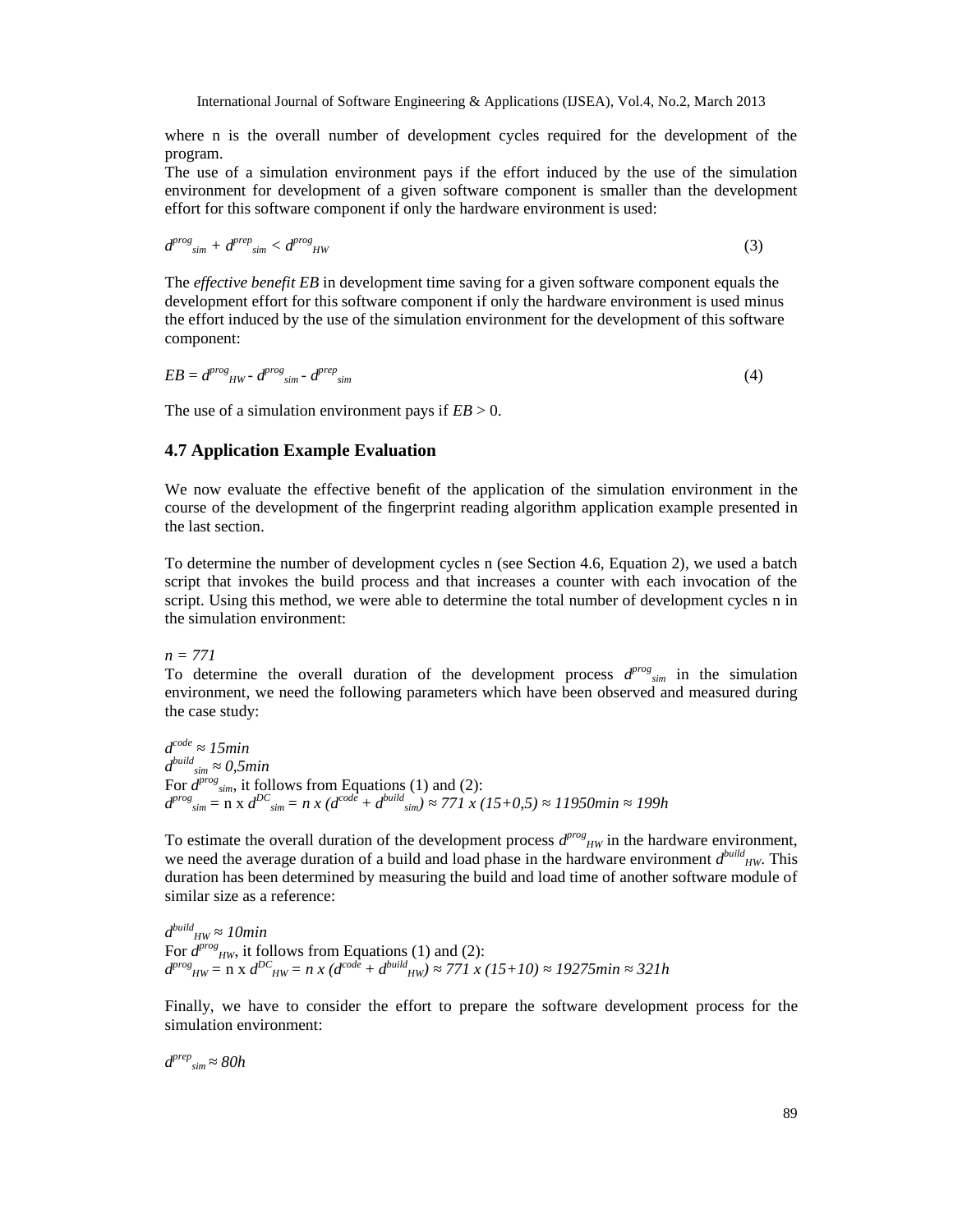Now we have all information needed for determination of the effective benefit of the simulation based development procedure according to Equation (4):

 $EB = d^{prog}$  *HW*  $\cdot$   $d^{prog}$  *sim*  $\cdot$   $d^{prep}$  *sim*  $321 - 199 - 80$   $\cdot$   $42h$ 

For the simulation based development of the fingerprint algorithm, the time saving is about 13% compared to the development time in the hardware environment. The actual effective benefit is presumably higher because build and load process acceleration is not the only positive implication of using the simulation environment for the software development process (see Section 2).

## **5. DISCUSSION AND CONCLUSION**

It may not make sense to portate the host application software to a simulation environment as a whole. However, if the host application is composed of a set of single modules that fulfill specified functions, the development of single modules in the simulation environment may make sense.

In the presented case study, a time saving of 13% of the overall software development time could be achieved. However, this case study involved only one software developer who did the whole work consisting of two steps:

- 1. Preparation of the simulation environment for implementation of the algorithm
- 2. Implementation and test of the algorithm

This example shows that even for a one-person-show a considerable time saving can be achieved using a simulation based development approach. If more developers are involved in Step 2 (Implementation and test of the algorithm), the overall time saving increases, because the effort for Step 1 has only to be spent once and is of benefit for all developers.

Howver, the portation of host application software modules to a simulation environment as well as the creation of simulation models of existing hardware components increases the development effort. Obviously, this additional effort has to be justified by some benefits. Possible benefits are

**Acceleration of the software development process.** Single modules can be developed and tested in isolation using the simulation environment. If a software module is developed from scratch, it makes sense to validate the correctness of the control flow of the software in the simulation environment and to switch to the hardware environment for development of the hardware related parts.

**Development without hardware components.** Hardware components are not yet available when the project starts but are delivered by the manufacturerat a later point in time. This situation typically occurs in prototype development projects, where innovative hardware components are integrated. Given that the interface to the hardware component is specified, it may be useful to create a model of the component and to develop the host application using the model until the hardware component becomes available.

**Improved capabilites for analysis.** Based on experience, debugging in a distributed environment can be a wicked problem. For instance, analyzing the communication with some remote component may be hard because in the hardware environment this component usually is not in the sphere of control of the debugger. If the host application stops at a breakpoint, the remote component continues operation making it hard to pinpoint possible sources of error in the host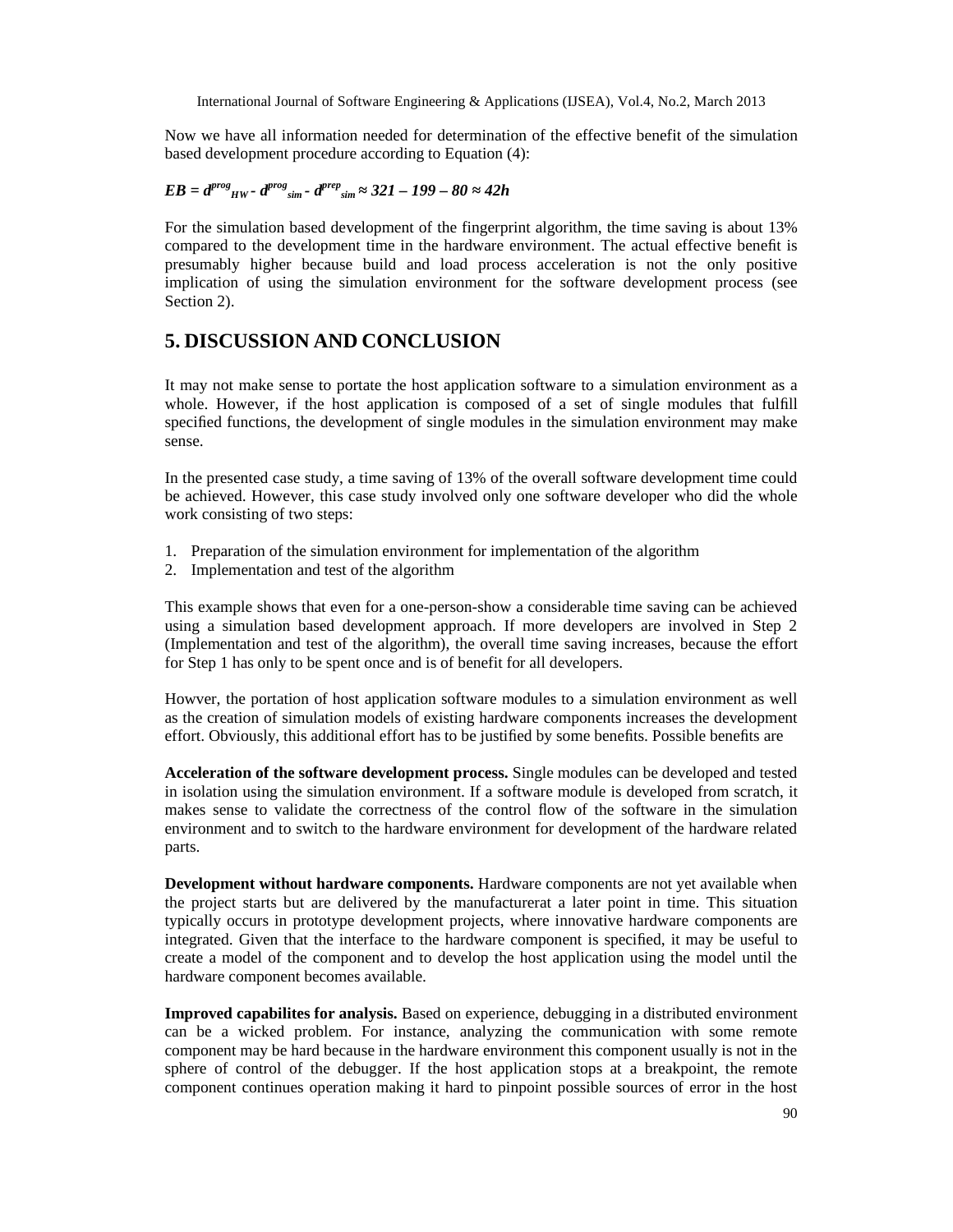application. Modelling the behaviour of the remote component on the base of its interface description and integrating the model into the simulation enviornment may help to locate and correct bugs in the host application.

**Reduced costs for test equipment.** Dedicated hardware equipment for testing distributed systems is quite expensive. In automotive applications, for instance, testing the communication behaviour of a single ECU in isolation requires special bus simulators. These simulators are programmable hardware components that are connected to the ECU and that simulate the bus communication according to the cluster communication schedule contained in the FIBEX file. The message contents of the simulated communication partners (the other nodes) have to be defined by the tester. Having a simulation model of the communication system at hand reduces the need for hardware bus simulators. Modelling the communication partners in the simulation environment is no remarkable additional effort (the messages sent have to be defined anyway).

**Acceleration of the integration process.** The integration phase of an ECU into a communication network usually is a process of revealing and correcting errors. A thorough analysis of host application software components in the simulation environment prior to integration may help to diminish the number of errors. Further, the correction of errors may be supported by the improved capabilites for analysis provided by the simulation environment, reducing the overall integration effort.

## **REFERENCES**

- [1] Infineon Technologies AG. TC1766 Highly Integrated 32-bit TriCore(TM)-based Next Generation Microcontroller for Automotive Applications. Product Brief, Infineon Technolo- gies AG, 2005.
- [2] Infineon Technologies AG. SAK-CIC 310-OSMX2HT FlexRay Communication Controller. Data Sheet, Infineon Technologies AG, 2007.
- [3] ZMD AG. ZMD31150 Fast Automotive Sensor Signal Conditioner Data Sheet Rev. 0.7. Data Sheet, ZMD AG, 2006.
- [4] ASAM e.V. FIBEX Field Bus Data Exchange Format. Standard, Association for Standardisation of Automation and Measuring Systems (ASAM e.V.), 2006.
- [5] Flexray. FlexRay Communications System Protocol Specification Version 2.1. Specification, FlexRay Consortium, 2005.
- [6] AUTOSAR GbR. Specification of FlexRay Driver V.2.2.1. Standard, AUTOSAR GbR, 2008.
- [7] AUTOSARGbR. Specification of FlexRay Interface V.3.0.2. Standard, AUTOSAR GbR, 2008.
- [8] A. Hanzlik. Investigation of Fault-Tolerant Multi-Cluster Clock Synchronization Strategies by Means of Simulation. PhD Thesis, Vienna University of Technology, Institute for Computer Engineering, Vienna, Austria, 2004.
- [9] A. Hanzlik. SIDERA a Simulation Model for Time- Triggered Distributed Real-Time Systems. International Review on Computers and Software (IRECOS), Vol. 1(3):181–193, November 2006.
- [10] A. Hanzlik. Stability and Performance Analysis of Clock Synchronization in FlexRay. International Review on Computers and Software (IRECOS), Vol. 1(2):146–155, September 2006.
- [11] H. Kopetz, A. Ademaj, P. Grillinger, and K. Steinhammer. The Time-Triggered Ethernet (TTE) design. Eighth IEEE International Symposium on Object-Oriented Real-Time Distributed Computing 2005 (ISORC 2005), pp 22– 23, May 2005.
- [12] Hermann Kopetz, Astrit Ademaj, and Alexander Hanzlik. Integration of Internal and External Clock Synchronization by Combination of the Clock-State and Clock-Rate Correction in Fault-Tolerant Distributed Systems. 25th IEEE International Real-Time Systems Symposium (RTSS'04), pp 415– 425, 2004.
- [13] H. Kopetz, Günther Bauer. The Time-Triggered Architecture. Proceedings of the IEEE, Vol. 91(1):112 – 126, January 2003.